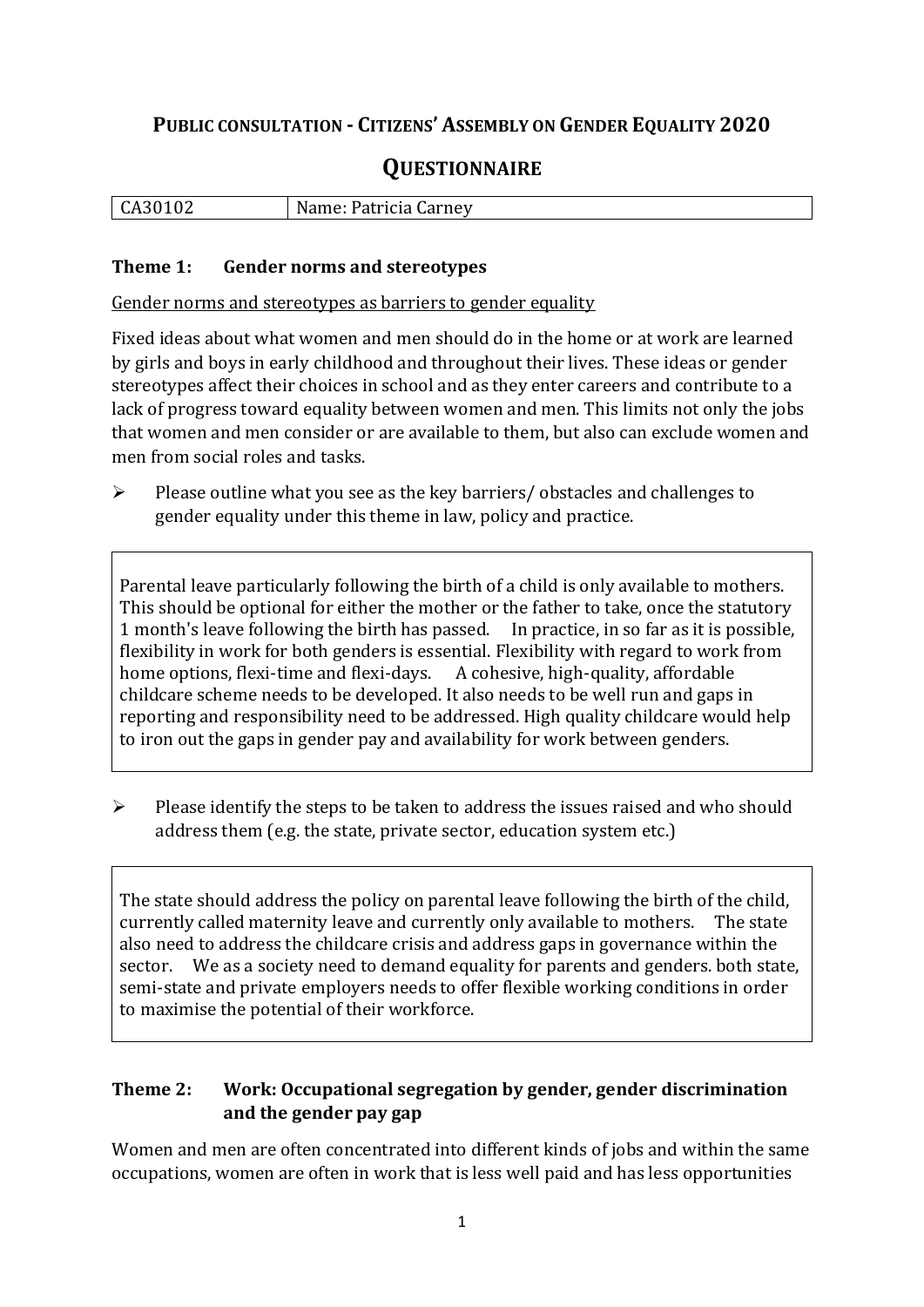for career advancement. Women often work in areas where they can work part-time so as to fit in with their caring responsibilities. While many men work in low paid jobs, many professions dominated by women are also low paid, and professions that have become female-dominated have become lower paid. This worsens the gender pay gap (the average difference between the wages of women and men who are working).

- ➢ Please outline what you see as the key barriers/ obstacles and challenges to gender equality under this theme in law, policy and practice.
- ➢ Please identify the steps to be taken to address the issues raised and who should address them (e.g. the state, private sector, education system etc.)

#### **Theme 3. Care, paid and unpaid, as a social and family responsibility**

Care -- the social responsibility of care and women and men's co responsibility for care, especially within the family

Women remain disproportionately responsible for unpaid care and often work in poorly paid care work. For working parents or [lone parents,](https://aran.library.nuigalway.ie/bitstream/handle/10379/6044/Millar_and_Crosse_Activation_Report.pdf?sequence=1&isAllowed=y) balancing paid work with parenting and or caring for older and dependent adults presents significant challenges. Women are [most disadvantaged by these challenges,](https://eige.europa.eu/gender-equality-index/game/IE/W) yet men also suffer from lack of opportunities to share parenting and caring roles. Despite recent legislation and policy initiatives to support early years parental care, [inequalities in the distribution of unpaid](https://www.ihrec.ie/app/uploads/2019/07/Caring-and-Unpaid-Work-in-Ireland_Final.pdf)  [care](https://www.ihrec.ie/app/uploads/2019/07/Caring-and-Unpaid-Work-in-Ireland_Final.pdf) continue between women and men. The cost of childcare has been identified as a particular barrier to work for women alongside responsibilities of caring for older relatives and dependent adults.

- ➢ Please outline what you see as the key barriers/ obstacles and challenges to gender equality under this them in law, policy and practice.
- ➢ Please identify the steps to be taken to address the issues raised and who should address theme (e.g. the state, private sector, education system etc.)

#### **Theme 4: Women's access to, and representation in, public life and decision making**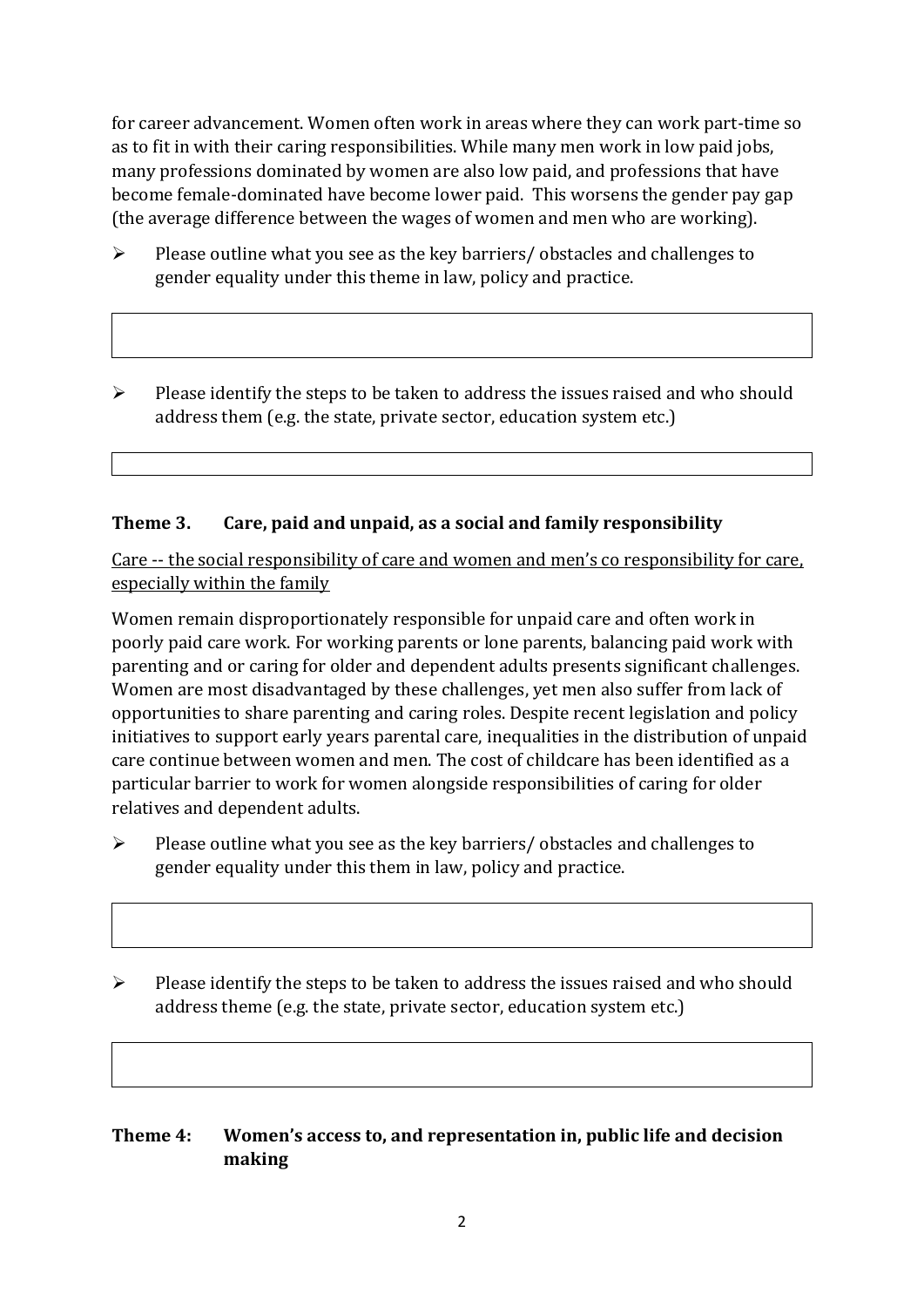Ensure women's participation and representation in decision-making and leadership in the workplace, political and public life

Women are systematically underrepresented in leadership in [economic](https://eige.europa.eu/gender-equality-index/2019/compare-countries/power/2/bar) and [political](https://eige.europa.eu/gender-equality-index/2019/compare-countries/power/1/bar)  [decision-](https://eige.europa.eu/gender-equality-index/2019/compare-countries/power/1/bar)making. Despite the introduction of a candidate gender quota (through the system of party funding) for national political office, and [initiatives](https://betterbalance.ie/) to support women's access to corporate decision-making roles, men continue to dominate leadership positions. There are also issues to be considered around how media represents women and men.

- ➢ Please outline what you see as the key barriers/ obstacles and challenges to gender equality under this theme in law, policy and practice.
- ➢ Please identify the steps to be taken to address the issues raised and who should address them (e.g. the state, private sector, education system etc.)

### **5. Where does gender inequality impact most?**

To conclude we would be interested in your response to the following question: In which area do you think gender inequality matters most?

Please rank the following in order of importance, 1 being the most important:

- Paid work
- Home & family life
- Education
- Politics and public life
- Media
- Caring for others
- Other please elaborate

 $\triangleright$  Please outline the reasons for your answer below: